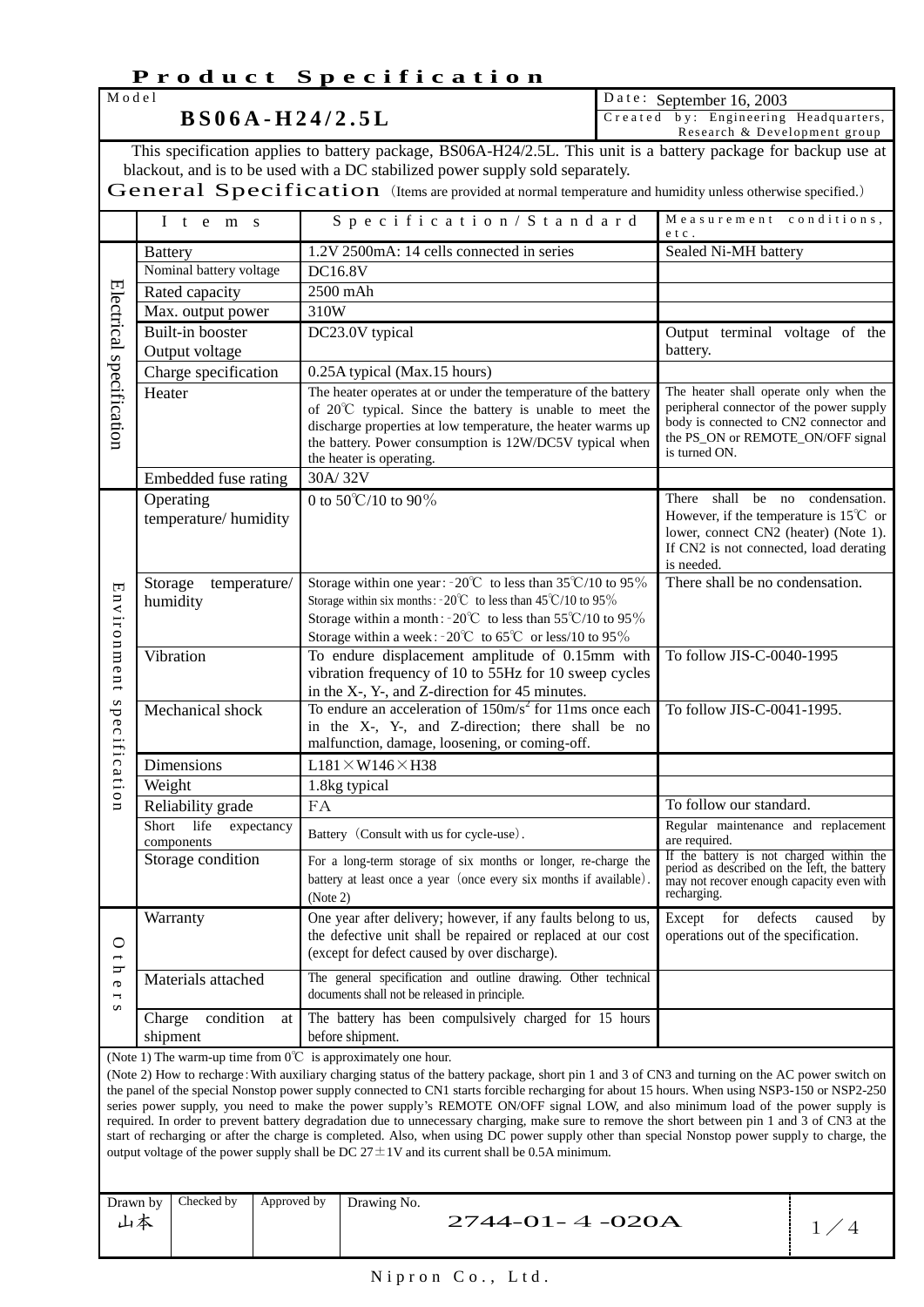

Nipron Co., Ltd.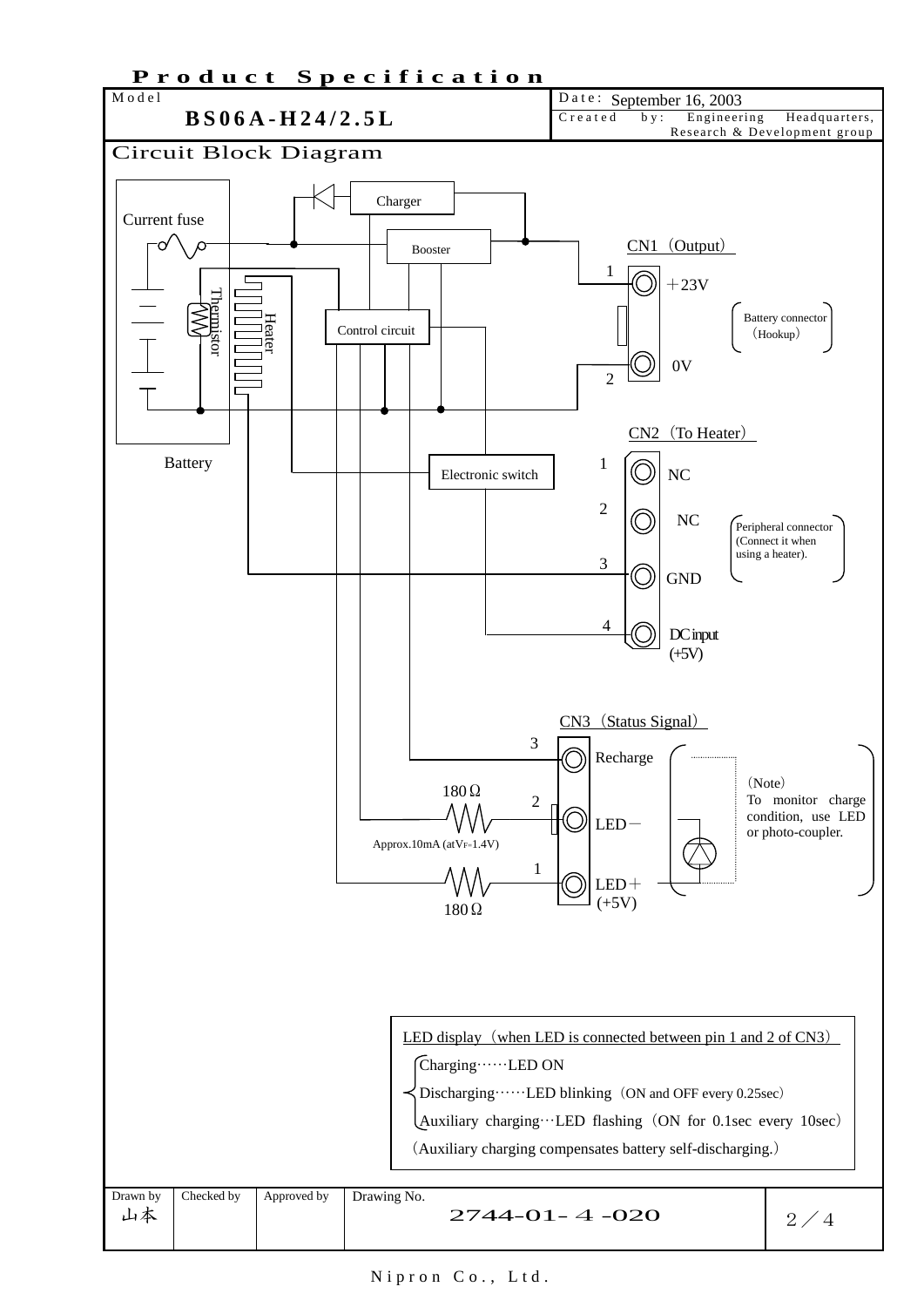

Nipron Co., Ltd.